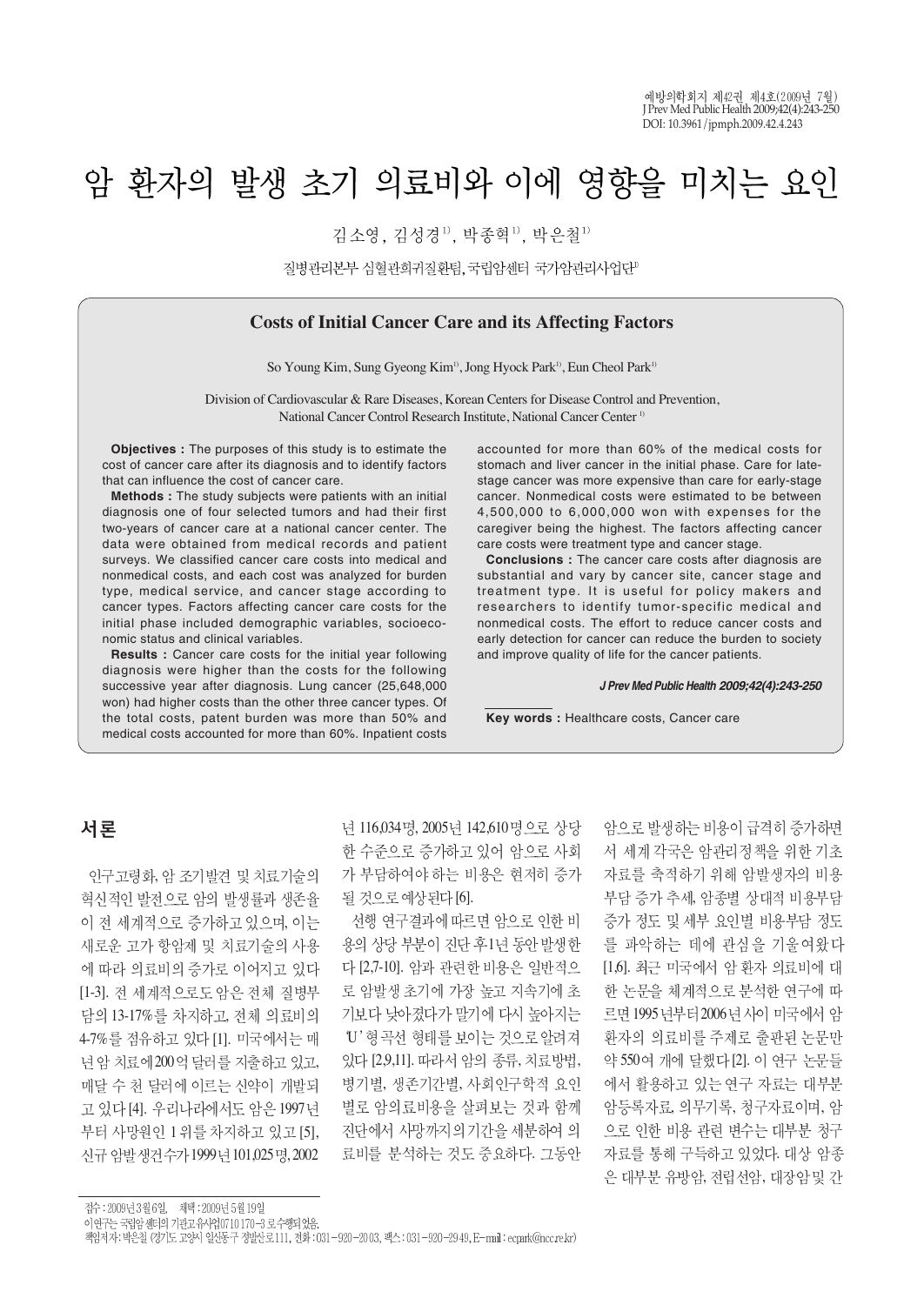암이었고, 연구대상 시기는 약 1/3은 암발 생 초기와 말기 비용을 산출하고 있었다.

한편 우리나라는 암발생자의 의료비에 대한 연구가 외국에 비해 전반적인 미흡 한 실정이다. 특히, 암으로 인한 비용 중 상 당 부분이 암 진단 직후 1년 동안 소요됨에 도 불구하고 발생 초기 기간의 의료비, 특 히, 세부 유형별 지출 규모와 영향요인에 대해서는 연구가 미흡한 실정이다. 국내 에서 암 화자의 의료비를 조사한 최근 연 구는 Kim과 Park [12] 의 2001년도 국민건 강영양조사 자료를 이용한 암 화자의 개 이부담 의료비 조사 [12], Yi 등 [13] 의 암 화 자의 사망전 1년간의 의료비 조사 [13] 및 Choi 등 [14]의 대장암 환자의 암발생 초기 2년간의 의료비 조사 [14]외 미흡한 실정 이다. 그러나 Kim 과 Park [12] 의 연구는 응 답자의 기억력에 의존해 비급여 의료비를 추정한 단면 연구로 임의적으로 한 시점 을 선정하여 해당 시기 월 평균비용을 제 시하였기 때문에 발생 초기나 말기 등 의 료비 비중이 큰 특정시기를 분석기간으로 선정하지 못한 점에서 한계가 있다. Yi 등 [13]의 연구도 사망전 1년간의 의료비에 초점을 두고 있기 때문에 생존기간이 1년 미만인 경우에 한해서만 발생 초기 의료비 를 산출했고, 의료비 중 비급여 직접 의료 비와 직접 비의료비를 포함하지 못한 데에 제한점이 있다. Choi 등 [14]의 연구는 암발 생 초기 비용을 분석하였으나 단일 암에 대한 연구이기 때문에 암종간 비교할 수 없는 점, 특히 암으로 인해 발생하는 의료 비를 진료항목 등 세부적인 영향요인에 따 라 비교하지 않은 점에서 한계가 있다.

이에 암으로 인한 비용부담이 가장 높은 암발생 초기 의료비의 세부 유형별 지출 규모를 파악하고 암발생 초기 의료비에 영향을 미치는 요인을 분석하고자 하였다. 또한 이 연구는 암발생 초기 암 환자의 의 료비 규모를 보다 분명하게 파악하기 위 해 건강보험의 급여대상 서비스에서 제외 되어 환자가 전액 지불해야 하는 비급여 의료비를 객관적인 자료를 통해 산출하였 으며, 이와 함께 암 발생 이후 치료를 위해 간접적으로 지출할 수밖에 없었던 비의료 비도 포함하여 보다 포괄적인 비용을 산 출해 보고자 하였다.

# 대상 및 방법

## 1. 연구 대상 및 조사빙법

이 여구는 암으로 인한 경제적 부담을 산 출함에 있어 진단 초기부터 생존기간을 추적하며 발생하는 모든 비용을 포괄적으 로 조사하기 위한 목적으로 수행된 암 발 생자에 대한 전향적 비용 조사이다. 따라 서 이 연구는 새로 암으로 진단된 환자만 을 대상자로 선정하였으며, 다음과 같은 선정기준을 이용하였다. 2001년 12월부터 2005년 5월까지 국립암센터에 내워한 화 자 중 이전 병원에서 처음으로 위암, 간암, 유방암 혹은 폐암으로 진단 받고 치료나 수술 없이 국립암세터에 전원되어 치료를 받기 시작한 화자이거나, 국립암센터에 내워하여 처음으로 해당 암으로 진단 받 고 치료를 시작한 환자를 대상으로 하였 다. 국립암세터 내워 전 진료병원에서 해 당 암과 관련된 처치를 받은 경우, 각 병원 의 진료비용 자료를 얻기 어렵고, 예비조 사 결과 의료비용 관련 정보를 환자의 기 억에만 의존하는 것은 실제 병원 자료를 활용하여 조사된 비용과 통계적으로 유의 하게 차이가 있었다. 이에 타병원의 진료 및 처치 경험이 있는 대상자는 연구대상 에서 제외하였다. 이와 같은 선정기준에 적합한 대상자를 선택하기 위하여 조사기 간 동안 외래방문 예약 환자에 대한 의무 기록을 조사하여 내원일과 진단일 그리고 이전 병원 관련 기록 등을 검토하였다. 또 한 각 대상 환자에게 이 연구의 목적과 향 후 추구조사에 대해 설명하고 연구 참여 에 동의한 사람을 설문조사 하였으며, 이 후 2006년 9 월까지 3개월마다 전화설문을 통하여 지속적으로 발생한 암 관련 비용 을 추구조사 하였다.

이 연구에서는 암 발생초기의 비용과 암 지속기로 이행하는 시기의 비용을 비교하 기 위해 진단 후 2년까지의 추구조사가 완 료된 환자를 분석 대상으로 하였다. 위암 은 총 190명이 기초조사가 이루어졌으며, 이 중 1년과 2년 추구조사가 완성된 사람 은 각각 189명과 156명이었다. 간암은 208 명 기초조사가 이루어졌으며 197명과 143 명이 각각 1년, 2년 추구조사가 완성되었

고, 폐암의 경우 191명 중 180명과 121명이 각각 1 년과 2년 추구조사를 완성되었다. 유방암은 187명을 기초조사 하였으며 162 명, 82명이 각각 1년과 2년 추구조사를 완 성하였다.

#### 2 변수내용

이 연구에서 사용된 의료비는 국립암센터 의 진료비용 전산자료를 이용하였으며 전 산자료로 얻을 수 없는 비의료 비용은 면접 설문조사를 통해 수집하였다. 의료비용 자 료는 입원비용과 외래비용으로 분류하였 고, 진료항목별, 의료비 부담자별로 구분하 여 산출하였다. 또한 암의 원발 부위, 처치 유형(procedure), 수술명, 수술일자, 전이여 부, 병기, 사망여부 등의 정보는 의무기록을 통해 수집하였다. 이 중 처치 유형은 암종별 로 차이를 보였는데, 위암, 유방암은 수술, 항암치료(또는 호르몬 치료), 방사선치료가 주 치료법이었던 반면 간암은 경동맥화학 색전술(transarterial chemoembolization, TACE)/ 고주 파치 료 radiofrequency ablation, RFA)/경피적에탄올주입술(percutaneous ethanol injection therapy, PEIT) 또는 수술 및 방사선치료가 주요하게 시행되었다. 폐암 은 암의 경과가 빠르고 대부분 암이 진행 된 상태에서 발견되기 때문에 수술보다는 항암제 치료가주된 치료유형으로 조사되 었다. 따라서 위암, 유방암 및 간암은 수술 만 했거나 수술과 항암치료를 병행한 경 우, 수술과 방사선치료 및 항암치료를 병 행한 경우, 경동맥화학색전술/고주파치료 /경피적에탄올주입술을 시행한 경우 및 기타로 분류하였고, 폐암은 항암치료 여 부로 처치 유형을 분류하였다. 병기는 TNM 분류법에 따라 I 기에서 IV기로 코 딩하였다. 다만 유방암은 상피내암(0기)인 경우를 포함하였고, 폐암은 암의 세포형 태가 소세포암인 경우 이에 대한 일반적 인 병기 분류 방식(제한성병기/확장성병 기)에 따라 분류하였다. 사망자수는 추구 조사 기간별사망자수를 산출하였다.

설문조사를 통해 환자의 인구사회학적 특성, 즉 성, 연령, 결혼상태, 교육수준, 가 구 내 월평균 소득, 의료보장형태, 민간의 료보험 가입여부 등을 조사였다. 또한 비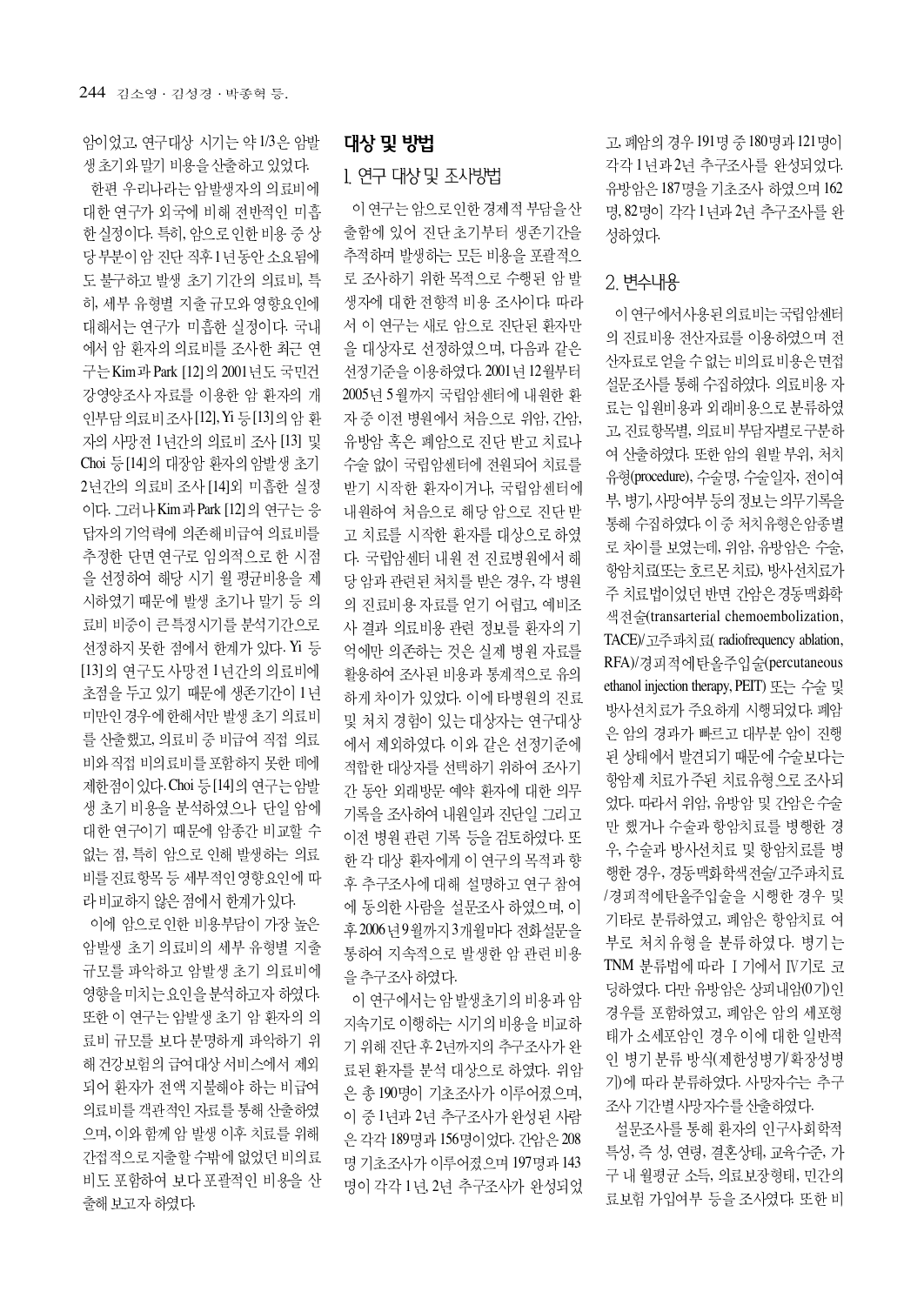#### **Table 1.** Characteristics of study subjects

|                                                                              | Cancer site phase of care |                          |                       |                          |                       |                         |                       |                          |  |  |  |  |
|------------------------------------------------------------------------------|---------------------------|--------------------------|-----------------------|--------------------------|-----------------------|-------------------------|-----------------------|--------------------------|--|--|--|--|
| Characteristics                                                              | Stomach                   |                          |                       | Liver                    | <b>Breast</b>         |                         | Lung                  |                          |  |  |  |  |
|                                                                              | Initial<br>$(no=189)$     | Continuing<br>$(no=156)$ | Initial<br>$(no=197)$ | Continuing<br>$(no=143)$ | Initial<br>$(no=162)$ | Continuing<br>$(no=82)$ | Initial<br>$(no=180)$ | Continuing<br>$(no=121)$ |  |  |  |  |
| Sex (Male)                                                                   | 117(61.9)                 | 97(62.2)                 | 156(79.2)             | 113 (79.0)               | 1(0.6)                | 0(0.0)                  | 133 (73.9)            | 81 (66.9)                |  |  |  |  |
| Age(yr)                                                                      |                           |                          |                       |                          |                       |                         |                       |                          |  |  |  |  |
| < 50                                                                         | 61(32.3)                  | 52(33.3)                 | 42(21.4)              | 34(23.8)                 | 112(69.1)             | 51(62.2)                | 25(13.9)              | 18(14.9)                 |  |  |  |  |
| $50 - 59$                                                                    | 46(24.3)                  | 38 (24.4)                | 79(40.1)              | 48(33.6)                 | 31(19.1)              | 21(25.6)                | 43(23.9)              | 30(24.8)                 |  |  |  |  |
| > 60                                                                         | 82 (43.4)                 | 66(42.3)                 | 76(38.6)              | 61(42.7)                 | 19(11.7)              | 10(12.2)                | 112(62.2)             | 73(60.3)                 |  |  |  |  |
| Living with partner                                                          | 160(84.7)                 | 132(84.6)                | 177(89.9)             | 128 (89.5)               | 139 (85.8)            | 71(86.6)                | 161 (89.4)            | 106(87.6)                |  |  |  |  |
| Education                                                                    |                           |                          |                       |                          |                       |                         |                       |                          |  |  |  |  |
| $\leq$ High school                                                           | 157(83.1)                 | 130(83.4)                | 165(83.7)             | 122(85.3)                | 111(68.5)             | 58 (70.7)               | 157 (87.2)            | 105(86.8)                |  |  |  |  |
| $>$ High school                                                              | 32(16.9)                  | 26(16.7)                 | 32(16.2)              | 21(14.7)                 | 51(31.5)              | 24(29.3)                | 23(12.8)              | 16(13.2)                 |  |  |  |  |
| Family income                                                                |                           |                          |                       |                          |                       |                         |                       |                          |  |  |  |  |
| $< 2,000,000$ won                                                            | 125(66.2)                 | 97(62.2)                 | 103(52.3)             | 80(56.0)                 | 58 (35.8)             | 32(39.1)                | 118(65.5)             | 74(61.2)                 |  |  |  |  |
| $>2,000,000$ won                                                             | 64(33.8)                  | 59 (37.9)                | 94(47.7)              | 63(44.1)                 | 104(64.2)             | 50(61.0)                | 62(34.4)              | 47(38.8)                 |  |  |  |  |
| Insurance status                                                             |                           |                          |                       |                          |                       |                         |                       |                          |  |  |  |  |
| NHI                                                                          | 183 (96.8)                | 149(95.5)                | 186 (94.4)            | 133(93.0)                | 155(95.7)             | 78(95.1)                | 168 (93.3)            | 111(91.7)                |  |  |  |  |
| Medical assistance                                                           | 6(3.2)                    | 7(4.5)                   | 11(5.6)               | 10(7.0)                  | 7(4.3)                | 4(4.9)                  | 12(6.7)               | 10(8.3)                  |  |  |  |  |
| Private insurance                                                            |                           |                          |                       |                          |                       |                         |                       |                          |  |  |  |  |
| Yes                                                                          | 88 (46.6)                 | 78 (50.0)                | 86(43.7)              | 58 (40.6)                | 119(73.5)             | 60(73.2)                | 55(30.6)              | 42(34.7)                 |  |  |  |  |
| Procedure <sup>®</sup>                                                       |                           |                          |                       |                          |                       |                         |                       |                          |  |  |  |  |
| $Surgery + CRx$                                                              | 163(86.2)                 | 35(22.4)                 | 0(0.0)                | 0(0.0)                   | 39(24.0)              | 82(100.0)               |                       |                          |  |  |  |  |
| <b>TACE/RFA/PEIT</b>                                                         | 0(0.0)                    | 0(0.0)                   | 114(57.9)             | 91(63.6)                 | 0(0.0)                | 0(0.0)                  |                       |                          |  |  |  |  |
| $Surgery + CRx + RT$                                                         | 0(0.0)                    | 0(0.0)                   | 83(42.1)              | 52(36.4)                 | 102(63.0)             | 0(0.0)                  |                       |                          |  |  |  |  |
| Other (CRx only, CRx+RT, etc)<br>Procedure $(CRx)$ <sup><math>+</math></sup> | 26(13.8)                  | 121(77.6)                | 0(0.0)                | 0(0.0)                   | 21(13.0)              | 0(0.0)                  |                       |                          |  |  |  |  |
| Yse                                                                          |                           |                          |                       |                          |                       |                         | 167(92.8)             | 121(100.0)               |  |  |  |  |
| Cancer stage <sup>++</sup>                                                   |                           |                          |                       |                          |                       |                         |                       |                          |  |  |  |  |
| $\mathbf{0}$                                                                 |                           |                          |                       |                          | 7(4.3)                | 2(2.4)                  |                       |                          |  |  |  |  |
| I                                                                            | 62(32.8)                  | 59 (37.8)                | 10(5.1)               | 4(2.8)                   | 45(27.8)              | 20(24.4)                | 17(9.4)               | 15(12.4)                 |  |  |  |  |
| Π                                                                            | 30(15.9)                  | 27(17.3)                 | 80(40.6)              | 56(39.2)                 | 75(46.3)              | 41(50.0)                | 9(5.0)                | 7(5.8)                   |  |  |  |  |
| $\rm III$                                                                    | 44(23.3)                  | 40(25.6)                 | 74(37.6)              | 61(42.7)                 | 30(18.5)              | 17(20.7)                | 46(25.6)              | 32(26.5)                 |  |  |  |  |
| IV                                                                           | 53(28.0)                  | 30(19.2)                 | 33(16.8)              | 22(15.4)                 | 5(3.1)                | 2(2.4)                  | 74(41.1)              | 44(36.4)                 |  |  |  |  |
| Cancer stage <sup>§§</sup>                                                   |                           |                          |                       |                          |                       |                         |                       |                          |  |  |  |  |
| Limited                                                                      |                           |                          |                       |                          |                       |                         | 13(72)                | 10(8.3)                  |  |  |  |  |
| Extensive                                                                    |                           |                          |                       |                          |                       |                         | 21(11.7)              | 13(10.7)                 |  |  |  |  |
| Death (no.)                                                                  | 168 (88.9)                | 137 (87.8)               | 170(86.3)             | 112(78.3)                | 162(100.0)            | 80(97.5)                | 42(23.3)              | 17(14.1)                 |  |  |  |  |

NHI: National Health Insurance, CRx: chemotherapy including hormone therapy, TACE: transarterial chemoembolization, RFA: radiofrequency ablation, PEIT: percutaneous ethanol injection therapy, RT: radiotherapy

\* Procedure: in case of colorectal cancer, stomach cancer, liver cancer, breast cancer, #Procedure: in case of lung cancer, \* Cancer stage: in case of colorectal cancer, stomach cancer, liver cancer, breast cancer, non-small cell lung cancer, §§ Cancer stage: in case of small cell lung cancer,  $\blacksquare$  In case of performing treatment

의료비 항목으로 분류되는 교통비, 간병 비, 보완 대체요법에 소요된 비용 및 기타 비용을 조사하였다. 교통비는 암 진료를 받기 위해 국립암센터에 방문하여 발생한 비용으로 추구기간별 병원 방문횟수, 1회 방문 시 비용, 그리고 동반가족 수가 조사 되었다. 간병비는 국립암센터 외래방문과 입원 시 환자를 돌보는 보호자의 경제적 비용으로 정의하였으며, 외래 방문이나 입원 간병을 위해 투입된 보호자의 수와 각 보호자의 손실시간과 일수를 조사하였 다. 간병비용을 산출하기 위해 우리나라 유료간병인의 일일임금인 5만원을 적용 하였다. 보완 대체요법 비용은 보약, 민간 요법, 식이요법 및 기타 대체요법의 이용 에 소요된 것으로 추구기간별 보완 대체 요법 이용횟수와 보완 대체요법 종류별 비용을 조사하였다. 기타 비용으로는 교

통비, 간병비, 보완 대체요법 외에 비의료 비 로 산출하는 항목인 입원기간 중 지출 된 보호자의 식대 및 잡비, 외래 방문시지 출된 숙박비 및 기타 의료용품 관리 및 대 여료를 포함하였다 [15]. 환자와 보호자의 통상적인 생활에 따른 비용은 기타 비용 에 포함하지 않았다. 면접설문조사는 설 문지 개발과정에 직접 참여하고 환자 대 상 면접설문방법에 대하여 훈련받은 4명 의 조사 요원이 조사를 수행하였다.

#### 3 분석 방법

이 연구에서는 암 발생 초기를 진단 후 1 년까지로, 이후 2년차의 기간을 지속기로 정의하였다. 선행연구에 따르면 암 발생 초기는 대부분 6개월에서 18개월 사이로 정의하고 있다 [7-11,16-19]. 암 환자의 생존 기간이 증가하고 이에 따라 초기 치료기간 이 상대적으로 증가함에 따라 과거 여구들 에서는 주로 6개월을 발생 초기로 정의하 였으나 [11,17-19] 최근 들어서는 그기간을 10 개월 [8] 또는 12개월까지로 [7,9-10,16] 정하고 있다. 이에 이 연구에서도 암 발생 초기를 진단 후 1년까지로 정의하였다.

암 환자의 의료비를 의료비(medical costs) 와 비의료비(nonmedical costs)로 구분하여 산출하였다. 의료비는 입원, 외래 진료 및 원외 처방약제 비용을 포함하고 있으며, 각 비용은 공단부담금, 환자부담금으로 세분하여 산출하였다. 환자부담금은 법정 본인부담금과 함께 환자가 전액 부담하는 비급여 비용을 포함하였다. 또한 의료비 에서 많은 분율을 차지하는 서비스항목을 중심으로 진료항목별로 구분하여 산출하 였는데, 이는 주사료, 입원료, 처치 및 수술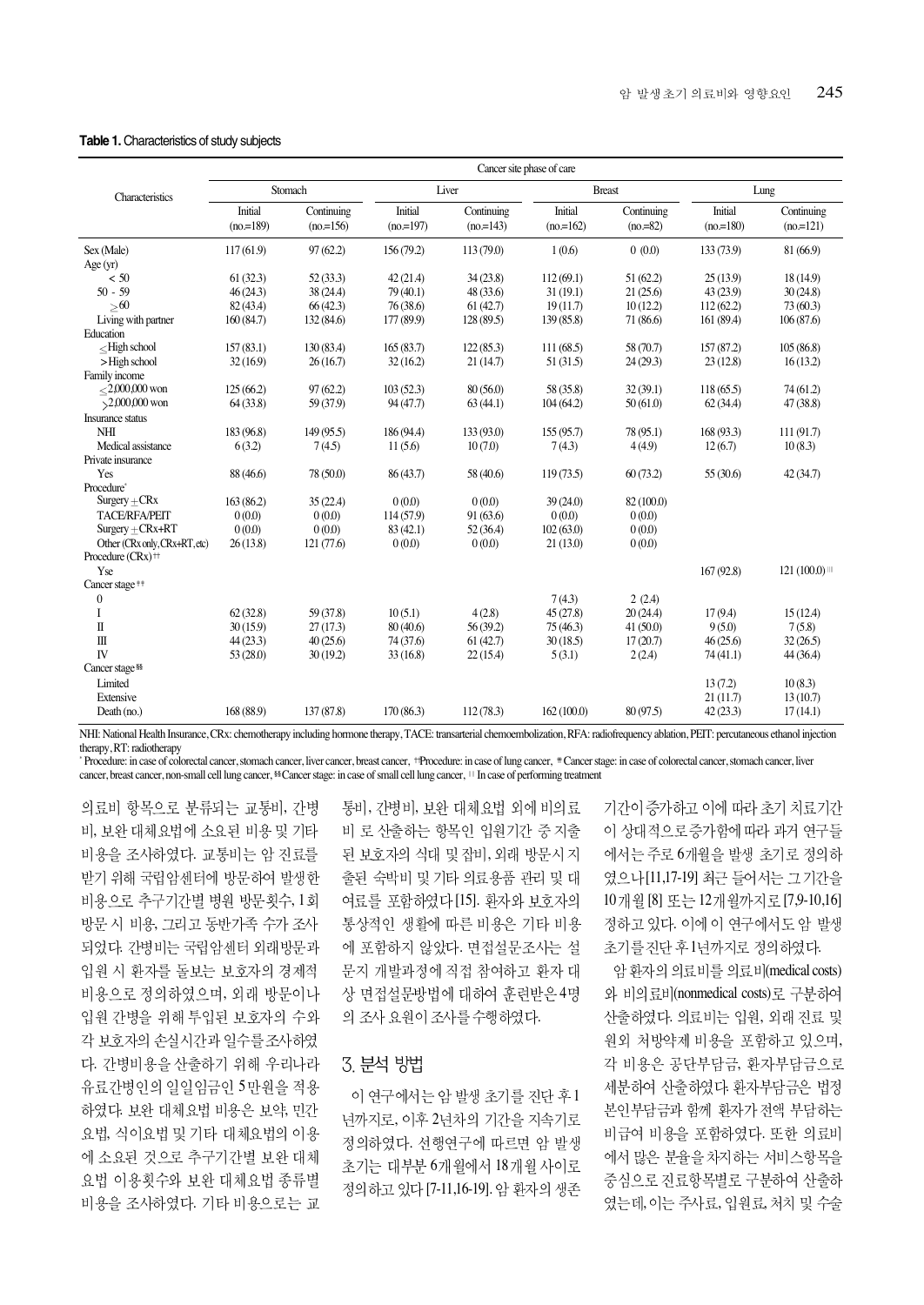**Table 2.** Costs by type of burden and medical service (Unit: Thousand Won, per capita)

|               |             |                                          | Medical costs |                 |            |                           |    | Non-medical costs |                              |                |                | Total           |                     |                             |
|---------------|-------------|------------------------------------------|---------------|-----------------|------------|---------------------------|----|-------------------|------------------------------|----------------|----------------|-----------------|---------------------|-----------------------------|
|               |             | Cancer site Phase of care Type of burden | Inpatient     | Out-<br>patient | Drug       | Sub-total 1 Rate $(\%)^*$ |    | expenses          | Caregiver Transporta<br>tion | CAM            | Other          | Sub-<br>total 2 | Sub-<br>total $1+2$ | Rate<br>$(%)$ <sup>++</sup> |
| Stomach       | Initial     | <b>Insurer</b>                           | 2,665         | 978             | 282        | 3.925                     |    |                   |                              |                |                |                 | 3.925               |                             |
|               |             | Patient                                  | 2,802         | 1,577           | 530        | 4,909                     | 56 | 2,673             | 652                          | 1.912          | 530            | 5,767           | 10,676              | 73                          |
|               |             | Sub-total 3                              | 5,467         | 2,555           | 812        | 8,834                     |    | 2,673             | 652                          | 1.912          | 530            | 5,767           | 14,601              |                             |
|               |             | $Rate(\%)$ #                             | 62            | 29              | 9          | 100                       |    | 46                | 11                           | 33             | 9              | 100             |                     |                             |
|               |             | $Rate (\%)$ §§                           | 37            | 17              | 6          | 61                        |    | 18                | $\overline{4}$               | 13             | $\overline{4}$ | 39              |                     |                             |
|               | Contin-uing | <b>Insurer</b>                           | 344           | 516             | 102        | 962                       |    |                   |                              |                |                |                 | 962                 |                             |
|               |             | Patient                                  | 366           | 727             | 217        | 1,310                     | 58 | 593               | 296                          | 1,338          | 178            | 2,404           | 3,714               | 79                          |
|               |             | Sub-total 3                              | 710           | 1,243           | 319        | 2,272                     |    | 593               | 296                          | 1,338          | 178            | 2,404           | 4,676               |                             |
|               |             | $Rate(\%)$ #                             | 31            | 55              | 14         | 100                       |    | 25                | 12                           | 56             | 7              | 100             |                     |                             |
|               |             | $Rate (\%)$ §§                           | 15            | 27              | $\tau$     | 49                        |    | 13                | 6                            | 29             | $\overline{4}$ | 51              |                     |                             |
| Liver         | Initial     | Insurer                                  | 4,383         | 1,086           | 191        | 5,660                     |    |                   |                              |                |                |                 | 5,660               |                             |
|               |             | Patient                                  | 4,038         | 1,089           | 333        | 5,460                     | 49 | 2,199             | 810                          | 1,130          | 699            | 4,839           | 10,299              | 65                          |
|               |             | Sub-total 3                              | 8,421         | 2,175           | 524        | 11,120                    |    | 2,199             | 810                          | 1,130          | 699            | 4,839           | 15.959              |                             |
|               |             | $Rate(\%)$ #                             | 76            | 20              | 5          | 100                       |    | 45                | 17                           | 23             | 14             | 100             |                     |                             |
|               |             | $Rate (\%)$ §§                           | 55            | 14              | 3          | 73                        |    | 14                | 5                            | $\overline{7}$ | $\overline{4}$ | 30              |                     |                             |
|               | Contin-uing | Insurer                                  | 2,550         | 1,200           | 198        | 3,948                     |    |                   |                              |                |                |                 | 3,948               |                             |
|               |             | Patient                                  | 2,470         | 938             | 365        | 3,773                     | 49 | 1,327             | 493                          | 1,127          | 472            | 3,418           | 7,191               | 65                          |
|               |             | Sub-total 3                              | 5,020         | 2,138           | 563        | 7,721                     |    | 1,327             | 493                          | 1,127          | 472            | 3,418           | 11,139              |                             |
|               |             | $Rate(\%)$ #                             | 65            | 28              | $\tau$     | 100                       |    | 39                | 14                           | 33             | 14             | 100             |                     |                             |
|               |             | $Rate(\%)^{ss}$                          | 45            | 19              | 5          | 69                        |    | 12                | $\overline{4}$               | 10             | $\overline{4}$ | 31              |                     |                             |
| <b>Breast</b> | Initial     | Insurer                                  | 1,638         | 5.230           | 239        | 7,107                     |    |                   |                              |                |                |                 | 7,107               |                             |
|               |             | Patient                                  | 2,231         | 3,059           | 186        | 5,476                     | 44 | 2,440             | 1,083                        | 1,349          | 1,142          | 6.014           | 11,490              | 62                          |
|               |             | Sub-total 3                              | 3,869         | 8,289           | 425        | 12,583                    |    | 2,440             | 1,083                        | 1,349          | 1,142          | 6,014           | 18,597              |                             |
|               |             | $Rate(\%)$ #                             | 31            | 66              | 3          | 100                       |    | 41                | 18                           | 22             | 19             | 100             |                     |                             |
|               |             | $Rate (\%)$ §§                           | 21            | 45              | $\sqrt{2}$ | 68                        |    | 13                | 6                            | $\tau$         | 6              | 32              |                     |                             |
|               | Contin-uing | Insurer                                  | 99            | 518             | 195        | 812                       |    |                   |                              |                |                |                 | 812                 |                             |
|               |             | Patient                                  | 126           | 294             | 90         | 510                       | 39 | 361               | 270                          | 820            | 164            | 1,615           | 2,125               | 72                          |
|               |             | Sub-total 3                              | 225           | 812             | 285        | 1,322                     |    | 361               | 270                          | 820            | 164            | 1,615           | 2.937               |                             |
|               |             | $Rate(\%)$ #                             | 17            | 61              | 22         | 100                       |    | 22                | 17                           | 51             | 10             | 100             |                     |                             |
|               |             | $Rate (\%)$ §§                           | 8             | 28              | 10         | 45                        |    | 12                | 9                            | 28             | 6              | 55              |                     |                             |
| Lung          | Initial     | Insurer                                  | 3,357         | 6,838           | 328        | 10,523                    |    |                   |                              |                |                |                 | 10,523              |                             |
|               |             | Patient                                  | 4,181         | 3,878           | 971        | 9,030                     | 46 | 2,580             | 1.834                        | 359            | 1,455          | 6.228           | 15.258              | 59                          |
|               |             | Sub-total 3                              | 7,538         | 10,716          | 1,299      | 19,553                    |    | 2,580             | 1,834                        | 359            | 1,455          | 6,228           | 25,781              |                             |
|               |             | $Rate(\%)$ #                             | 39            | 55              | 7          | 100                       |    | 41                | 29                           | 6              | 23             | 100             |                     |                             |
|               |             | $Rate(\%)^{ss}$                          | 29            | 42              | 5          | 76                        |    | 10                | $\overline{7}$               | $\mathbf{1}$   | 6              | 24              |                     |                             |
|               | Contin-uing | <b>Insurer</b>                           | 1,230         | 2,788           | 669        | 4,687                     |    |                   |                              |                |                |                 | 4,687               |                             |
|               |             | Patient                                  | 579           | 662             | 270        | 1,511                     | 24 | 844               | 757                          | 97             | 532            | 2,230           | 3,741               | 44                          |
|               |             | Sub-total 3                              | 1,809         | 3,450           | 939        | 6,198                     |    | 844               | 757                          | 97             | 532            | 2,230           | 8,428               |                             |
|               |             | $Rate(\%)^{#}$                           | 29            | 56              | 15         | 100                       |    | 38                | 34                           | 4              | 24             | 100             |                     |                             |
|               |             | $Rate(\%)^$ §§                           | 21            | 41              | 11         | 74                        |    | 10                | 9                            | $\mathbf{1}$   | 6              | 26              |                     |                             |

CAM: complementary and alterative medicine

"Rate: Patient burden of medial costs, <sup>+</sup> Rate: Patient burden of total costs, <sup>+</sup> Rate: Sub-service costs of subtotal costs (medical or non-medical costs), <sup>\*</sup> Rate: Sub-service costs of total costs

료, 검사료, 방사선 진단 및 치료료, 원외약 제비, CT 진단료 및 기타로 구분하여 제시 하였다.

모든 의료비는 암종별로 나누어 분석하 였고, 화자 1인당 지출된 의료비로 제시하 였다. 또한 암종별로 2001년부터 2006년까 지의 의료비를 포함하고 있음으로 건강보 험수가의 연도별 변동을 고려하여 2006년 비용을 기준으로 보정하였다. 비의료비 또한 2006년 물가를 기준으로 보정하였다. 선행 연구결과에 따르면 암 발생 초기와 말기는 암 관련 비용이 전체 의료비의 대 부분을 차지하고 [11], 의료비 중 동반상병 의 비중은 유의하지 않은 것으로 보고된 다 [18]. 이에 이 연구는 처음으로 해당 암 으로 진단 받고 치료를 시작한 환자를 대

상으로 비교적 초기 비용을 산출하였기 때문에 기존 연구와 마찬가지로 진료당시 동반상병으로 인한 비용을 포함하여 의료 비를 산출하였다[11,18].

선행 여구결과에 따르면 암 화자 의료비 는 암종, 첫 진단시 연령, 동반질환, 처치 유형, 암의 병기, 재원기간, 생존기간이 영 향을 미치는 것으로 알려져 있다 [12,14,20-24]. 이에 이 연구는 연구대상의 진단시점 에서의 사회인구학적 변수(성별, 나이, 배 우자 유무, 교육수준, 소득수준, 의료보장, 민간의료보험 가입 여부)와 암 관련 변수 (처치 유형, 암의 병기, 사망여부)를 독립 변수로 의료비에 대한 회귀분석을 수행하 였다. 종속변수인 전체 비용의 오차항에 대한 잔차분석 및 정규분포에 대한 검정

결과 정규분포하지 않았기 때문에 자연로 그 변환하여 회귀분석을 하였다. 유의수 준은 5%로 양측검정을 실시하였고, 통계 프로그램은 SAS ver. 9.1 을 사용하였다.

#### 결 과

연구에 포함된 해당 암 환자는 대부분 여 성에서 발생하는 유방암을 제외하면 모두 남성이 60% 이상으로 여성에 비해 많았다 (Table 1). 60대가 40% 이상으로 가장 많은 비중을 차 지하였다. 가구내 월 평균 소득은 유방암 환자를 제외하면 200만 원 이하인 경우가 전체의 60% 이상을 차지했다. 유방암은 반대로 가구내 월 평균 소득이 200만 원 이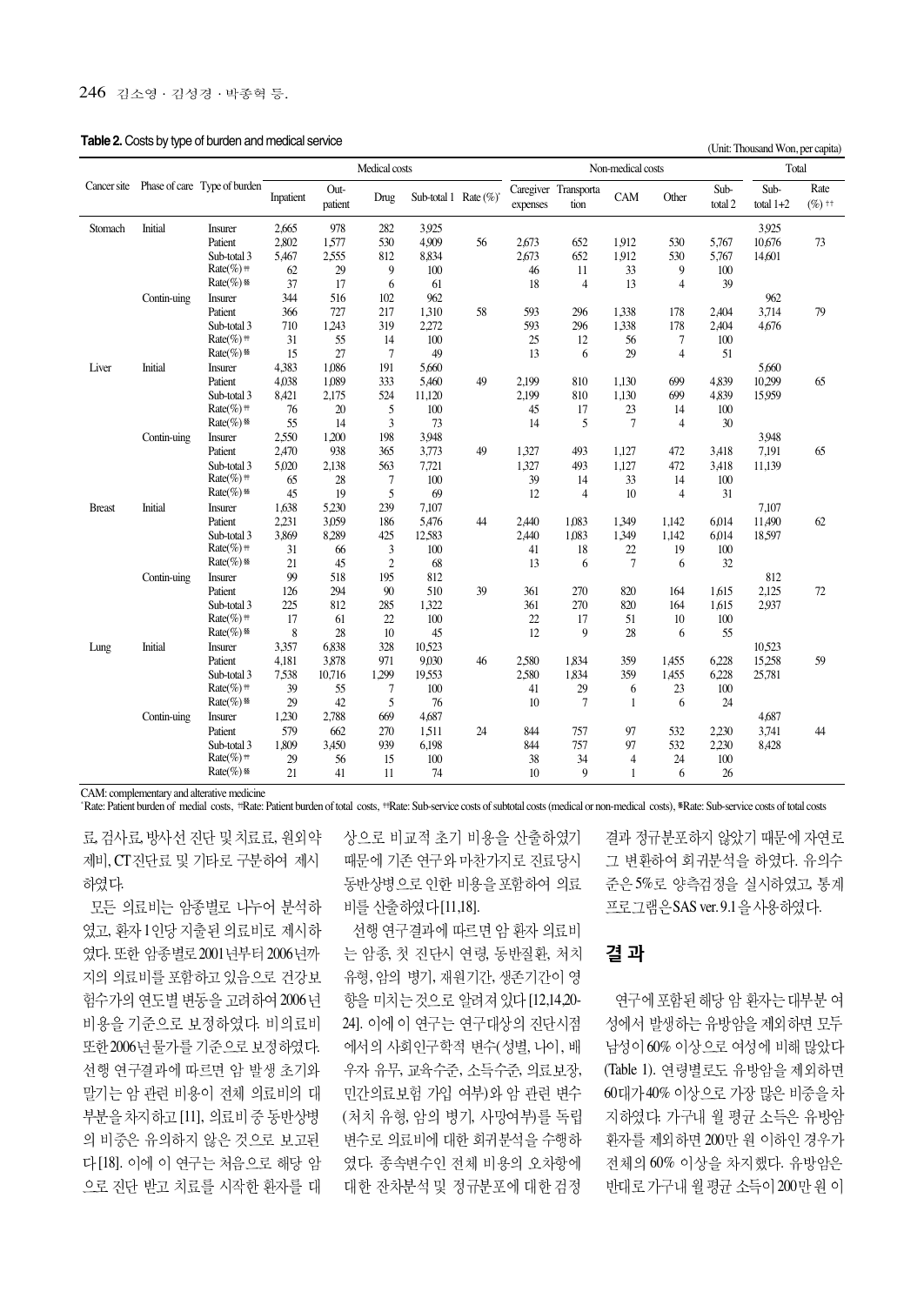상인 경우가 60% 이상이었다. 치료유형은 위암은 수술만 시행하거나 수술과 항암요 법을 병행한 경우가, 간암은 경동맥화학 색전술, 고주파치료 또는 경피적에탄올주 입술을 사용한 경우가, 유방암은 수술과 방사선치료를 병행한 경우가 가장 많았다. 진단 시점 병기는 위암은 I 기가 가장 많 은 반면 폐암 중 비소세포암은 IV인 경우 가 가장 많았고, 간암은 II기의 비중이 가 장 높았으며, 유방암은 Ⅱ기가 약 절반을 차지하였다.

암으로 진단받은 후 첫 1년간 환자 1인당 지출한 전체 비용(의료비와 비의료비의 합)은 폐암이 25,781천 원으로 가장 높았 고, 다음으로 유방암(18,597천 원), 간암 (15,959 천 원), 위암(14,601 천 원) 순이었다 (Table 2). 이중 의료비가 차지하는 비중은 폐암에서 약 76%로 가장 높았고, 간암 (73%), 유방암(68%) 순이었다. 또한 환자 부담의 비중은 위암에서 73%로 가장 높았

으며, 간암(65%), 유방암(62%) 순이었다. 의료비 수주은 폐암이 약 19.553 천 원으 로 현저히 높았고, 유방암이 약 12,583천 원, 간암이 11,120천 원, 위암이 8,834천 원 수이었다. 이중 화자부담 부율은 위암이 56% 로 가장 높았으며, 대장암(51%), 간암 (49%), 폐암(46%) 순이었다. 의료비를 진 료유형별로 살펴보면, 유방암을 제외하고 입원비용이 차지하는 비중이 가장 높았다. 반면 유방암은 외래가 약 66%로 가장 높 은 비중을 차지하였다. 비의료비 수준은 폐암이 6,228천 원, 유방암이 6,014천 원, 위 암이 5,767천 원, 간암이 4,839천 원 순이었 다. 모든 암종에서 암 진단 1년 동안의 총 비용은 2년차 비용보다 높았으며, 2년차 비용과 비교하여 1년차 비용수준은 유방 암이 6.3 배로 가장 높았다.

의료비를 진료서비스 항목별로 살펴본 결과, 위암의 1년 비용 중 주사료와 처치 및 수술료가 각각 약 45%, 약 46%를 차지 했다 (Figure 1). 2년 비용에서는 주사료가 각각 약36%, 약29%로 가장 높은 비율을 보였고, 그 다음으로는 CT 진단료, 검사료 순이었다. 간암은 1년과 2년 비용 모두에 서 방사선진단 및 치료료(22%/18%), 입원 료(20%/16%), CT 진단료(14%/15%) 순이었



**Figure 1.**Proportion of medical costs by medical services.

**Table 3.** Costs by stage at diagnosis and cancer site

| (Unit: Thousand Won, per capita) |  |
|----------------------------------|--|
|----------------------------------|--|

|                |              |     | Initial phase  |                      | Continuing phase |               |                      |  |
|----------------|--------------|-----|----------------|----------------------|------------------|---------------|----------------------|--|
| Cancer site    | <b>Stage</b> | no. | Medical costs  | Non-medical<br>costs | no.              | Medical costs | Non-medical<br>costs |  |
| Stomach        | I            | 62  | 5,410          | 3,398                | 59               | 751           | 1,462                |  |
|                | Π            | 30  | 7,530          | 5.510                | 27               | 1.825         | 3.201                |  |
|                | Ш            | 44  | 8,139<br>5,677 |                      | 40               | 1.981         | 2,138                |  |
|                | IV           | 53  | 14,157         | 8.757                | 30               | 6,056         | 3,896                |  |
| Liver          | I            | 10  | 8.239          | 3.948                | $\overline{4}$   | 1,108         | 543                  |  |
|                | $\mathbb I$  | 80  | 10,260         | 4,538                | 56               | 6,560         | 3,222                |  |
|                | Ш            | 74  | 11,451         | 5,027                | 61               | 8,418         | 3,885                |  |
|                | IV<br>33     |     | 13,340         | 5,416                | 22               | 9.944         | 3,121                |  |
| <b>Breast</b>  | $\Omega$     | 7   | 9,058          | 5,166                | $\overline{2}$   | 502           | 694                  |  |
|                | I            | 45  | 9,463          | 4,894                | 20               | 693           | 1,150                |  |
|                | $\mathbb{I}$ | 75  | 13,450         | 6,227                | 41               | 917           | 1,648                |  |
|                | Ш            | 30  | 14,965         | 7,465                | 17               | 3,066         | 2,015                |  |
|                | IV           | 5   | 18,285         | 5,366                | 2                | 1.943         | 3,115                |  |
| Lung           |              |     |                |                      |                  |               |                      |  |
| Non-small cell | I            | 17  | 12,844         | 4,275                | 15               | 689           | 710                  |  |
|                | $\mathbb I$  | 9   | 16.966         | 4,585                | 7                | 745           | 516                  |  |
|                | Ш            | 46  | 24,404         | 6.266                | 32               | 5,143         | 2,384                |  |
|                | IV           | 74  | 20,743         | 6,860                | 44               | 9,687         | 2,782                |  |
| Small cell     | Limited      | 13  | 14,349         | 5.244                | 10               | 2,373         | 1,033                |  |
|                | Extensive    | 21  | 14,494         | 6,813                | 13               | 9,225         | 3,579                |  |

다. 유방암은 1년의 경우 방사선진단 및 치 료료가 의료비의 약35%를 차지하였고다 음으로 주사료(24%), 처치 및 수술료 (11%), 입원료(9%) 순이었고 2년차에서는 주사료와 검사료, 워외약제비가 약 54%를 차지하였다. 폐암은 1년과 2년 모두 주사 료(38%/35%)가 차지하는 비중이 가장 높 고 다음으로 방사선진단 및 치료료 (10%/12%), 검사료(8%/7%) 및 원외약제비 (7%/15%) 순이었다.

병기별로 의료비와 비의료비의 추이를 살펴본 결과 (Table 3), 의료비의 경우 모든 암종에서 IV기의 비용이 I 기 보다 높았 다. 두 병기간 차이는 위암에서 1년차에 약 2.6배의 차이를 보였고, 간암 1.6배, 유방암 1.9배, 폐암 중 비소세포암이 1.6배 높았으 며, 소세포암에서는 확장성병기의 비용이 제한성병보다 다소 높았다. 2년의 병기별 비용 양상은 1년 비용과 비슷하였다. 또한 비의료비에서도 IV기의 비용이 I 기 보다 높았다.

회귀분석 결과 (Table 4), 대부분의 암에 서 처치유형과 암의 병기가 의료비에 통 계학적으로 유의한 관련성을 보였고, 일 부 암에서 연령, 배우자 유무 및 사망여부 가 관련성을 보였다. 위암은 수술과 방사 선 치료 및 항암치료를 병행하거나 IV기 에 발견된 경우 의료비가 더 높았고, 간암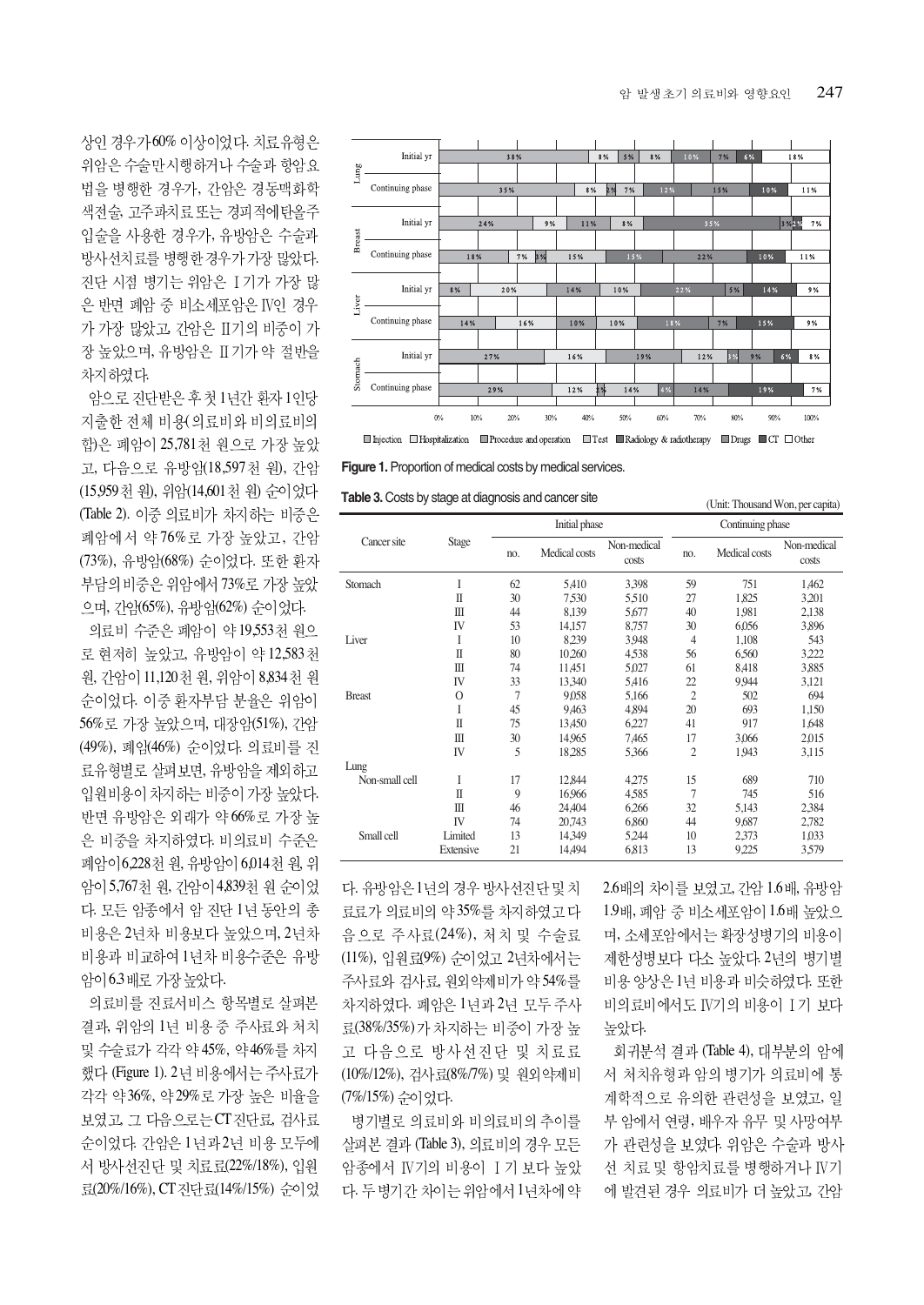| Variables                                                  | Stomach   |          | Liver     |          | <b>Breast</b>                                                                   |          | Lung      |          |
|------------------------------------------------------------|-----------|----------|-----------|----------|---------------------------------------------------------------------------------|----------|-----------|----------|
|                                                            |           |          |           |          | Coefficient p-value Coefficient p-value Coefficient p-value Coefficient p-value |          |           |          |
| <b>Sex</b>                                                 |           |          |           |          |                                                                                 |          |           |          |
| Male                                                       |           |          |           |          |                                                                                 |          |           |          |
| Female                                                     | 0.0014    | 0.99     | 0.0673    | 0.42     |                                                                                 |          | $-0.0392$ | 0.63     |
| Age(yr)                                                    | $-0.0073$ | 0.04     | 0.0005    | 0.91     | $-0.0075$                                                                       | 0.06     | $-0.0063$ | 0.15     |
| Living with partner                                        |           |          |           |          |                                                                                 |          |           |          |
| Yes                                                        |           |          |           |          |                                                                                 |          |           |          |
| N <sub>o</sub>                                             | 0.0137    | 0.89     | 0.0010    | 0.99     | $-0.0870$                                                                       | 0.41     | $-0.3335$ | < 0.005  |
| Education                                                  |           |          |           |          |                                                                                 |          |           |          |
| $\leq$ High school                                         |           |          |           |          |                                                                                 |          |           |          |
| >High school                                               | 0.0297    | 0.76     | 0.1035    | 0.23     | 0.0106                                                                          | 0.89     | $-0.0140$ | 0.89     |
| Income                                                     | 0.0003    | 0.17     | 0.0000    | 0.87     | 0.0001                                                                          | 0.37     | 0.0279    | 0.22     |
| Insurance status                                           |           |          |           |          |                                                                                 |          |           |          |
| NHI                                                        |           |          |           |          |                                                                                 |          |           |          |
| Medical assistance                                         | $-0.2061$ | 0.29     | $-0.0022$ | 0.99     | 0.1924                                                                          | 0.25     | $-0.0144$ | 0.91     |
| Private insurance                                          |           |          |           |          |                                                                                 |          |           |          |
| Yes                                                        |           |          |           |          |                                                                                 |          |           |          |
| N <sub>o</sub>                                             | 0.0625    | 0.42     | $-0.0678$ | 0.36     | $-0.0059$                                                                       | 0.94     | $-0.0948$ | 0.24     |
| Procedure <sup>*</sup>                                     |           |          |           |          |                                                                                 |          |           |          |
| Surgery $+CRx$                                             |           |          |           |          |                                                                                 |          |           |          |
| <b>TACE/RFA/PEIT</b>                                       |           |          |           |          |                                                                                 |          |           |          |
| Surgery $+CRx+RT$                                          | 0.4022    | < 0.001  | 0.2949    | < 0.0001 | $-0.1654$                                                                       | 0.05     |           |          |
| Other (CRx only, CRx+RT, etc)                              | 0.5450    | &0.001   |           |          | $-0.0176$                                                                       | 0.88     |           |          |
| Procedure $(CRx)$ <sup><math>\uparrow\uparrow</math></sup> |           |          |           |          |                                                                                 |          |           |          |
| Yse                                                        |           |          |           |          |                                                                                 |          |           |          |
| N <sub>o</sub>                                             |           |          |           |          |                                                                                 |          | $-0.6144$ | < 0.0001 |
| Cancer stage <sup>##</sup>                                 |           |          |           |          |                                                                                 |          |           |          |
| I                                                          |           |          |           |          |                                                                                 |          |           |          |
| $\mathbb{I}$                                               | 0.1474    | 0.20     | 0.0837    | 0.59     | 0.3561                                                                          | < 0.0001 |           |          |
| $\mathbf{I}$                                               | 0.1489    | 0.21     | 0.2026    | 0.20     | 0.4853                                                                          | < 0.0001 |           |          |
| IV                                                         | 0.5493    | < 0.0001 | 0.1713    | 0.31     | 0.5183                                                                          | 0.01     |           |          |
| Metastasis <sup>§§</sup>                                   |           |          |           |          |                                                                                 |          |           |          |
| Yes                                                        |           |          |           |          |                                                                                 |          |           |          |
| No                                                         |           |          |           |          |                                                                                 |          | $-0.0252$ | 0.72     |
| Death                                                      |           |          |           |          |                                                                                 |          |           |          |
| Yes                                                        |           |          |           |          |                                                                                 |          |           |          |
| No                                                         | $-0.0954$ | 0.42     | $-0.2409$ | 0.01     | $-0.0142$                                                                       | 0.86     |           |          |
| R-square                                                   | 0.48      |          | 0.18      |          | 0.24                                                                            |          | 0.25      |          |

NHI: National Health Insurance, CRx: chemotherapy including hormone therapy, TACE: transarterial chemoembolization, RFA: radiofrequency ablation, PEIT: percutaneous ethanol injection therapy, RT: radiotherapy

\* Procedure: in case of colorectal cancer, stomach cancer, liver cancer, breast cancer, #Procedure: in case of lung cancer, <sup>#</sup>Cancer stage: in case of colorectal cancer, stomach cancer, liver cancer, breast cancer, <sup>§§</sup>Cancer stage: in case of lung cancers, <sup>II</sup>Dependent variable is transformed to a logarithmic scale

은 수술과 방사선 치료 및 항암치료를 병 행한 경우 의료비가 더 높았으며, 유방암 은 병기가 높을 때 의료비가 더 높았고, 수 술과 방사선 치료 및 항암치료를 병행한 경우 통계적으로 경계수준에서 의료비가 더 낮게 나타났다. 폐암은 배우자가 없거 나 항암치료를 시행하지 않은 경우 의료 비가더 낮았다.

## 고찰

일반적으로 암으로 인한 의료비용은 진 단후 첫 치료기간이 가장 높은 것으로 보 고되고 있다 [2,7,9]. 이 연구에서도 연구 대 상 모든 암종에서 암발생 초기인 암 진단 후1년 동안의 의료비용이 이후 암 지속기 와 비교해 볼 때 높은 수준을 보이고 있어

이와 같은 결과를 뒷받침한다.

암발생 후 첫 1년간 의료비와 비의료비 용을 포함한 암으로 인한 전체 비용 수준 은 폐암이 25,781 천 원, 의료비용은 19,553 천원으로 다른 암종과 비교할 때 상당히 높은 수준임을 알 수 있었다. 선행 연구에 서도 폐암은 높은 의료비용을 보였는데 [2,8,9,11], 특히, 초기 병기의 폐암에서도 전이된 병기인 다른 암종과 비교해서 더 높은 의료비가 소요된다고 보고하였다 [11]. 이는 폐암의 경우 특별한 조기검진방 법이 없고 암의 진행속도가 빨라 대체로 다른 암보다 높은 병기에서 진단되는 경 우가 많아 의료비 지출 수준이 높고 [25], 수술 후에도 집중적인 치료를 요하기 때 문으로 해석된다 [11]. 이 연구의 결과에서 도 폐암은 IV기인 경우가 가장 많았는데,

이는 진단 당시 다른 암에 비해 진행된 상 태에서 발견된다는 선행 연구결과와일치 하였다[26].

암으로 인한 전체 비용 중의료비의 비중 은 모든 암에서 60% 이상이었고, 유방암 을 제외하면 의료비 중 입원비용의 분율 이 60% 이상을 보여 의료비에서 입원비용 의 비중이 높음을 알 수 있다. 이는 의료비 에서 입원비용이 50-70%를 차지하는 결과 를 보여준 기존의 연구들과 일치하는 결 과이다 [1,8,17,24]. 반면에, 유방암은 외래 의 비중이 입원보다 높았다. 이는 유방암 에 대한 보존적 수술(breast conserving surgery) 시행률이 높아짐에 따라 다른 암 에 비해 재원기간이 짧고 통원치료의 비 중이 높아졌기 때문으로 판단된다 [8,9,17]. Warren 등 [8]의 연구에서도 유방암의 입원 비 비중이 의료비의 약 43%로 보고하였으 며, 폐암(50%) 과 대장암(72%)의 수준 보다 낮음을 보여주었다.

암은 질병의 특성상 강도 높은 치료와 고 가의 약제 및 장기간의 투병생활을 요하 므로 암으로 환자와 가족이 부담해야 하 는 의료비용의 수준도 다른 질병에 비해 높은 것으로 알려져 있다 [20.27]. 이 연구 에서도 폐암을 제외하고 환자가 부담하는 의료비용이 전체 비용에서 60% 이상을 차 지하고 있었으며, 비의료비의 비중도 30% 를 넘었다. 높은 환자 부담 의료비는 치료 를 기피하게 되는 요인으로 작용하여 암 의 근본적인 회복을 저해할 수 있다는 점 에서 중요한 의미를 갖는다 [4]. 이에 우리 나라 정부는 2004년부터 본인부담상한제 를 시행하고 있고, 2005년 암 관련 비급여 항목의 급여화 및 법정본인부담률을 20% 에서 10%로 인하함과 더불어 항암제 등 암의 치료에 필수적인 의약품의 보험 인 정에 대하여 관련 의학회가 중심이 되는 중증질환심의위원회를 설치하여 의사결 정 과정을 신속화 함으로 의료비 경감에 실절적인 도움이 되고자 노력해왔다. 그 결과 최근 건강보험공단의 환자 부담률에 대한 발표에 따르면 2004년도에는 49.6% 에 불과했던 암 환자의 건강보험 보장률 이 2006년도에는 70.1%로 높아졌다 [28]. 그러나 이러한 건강보험 공단의 발표 내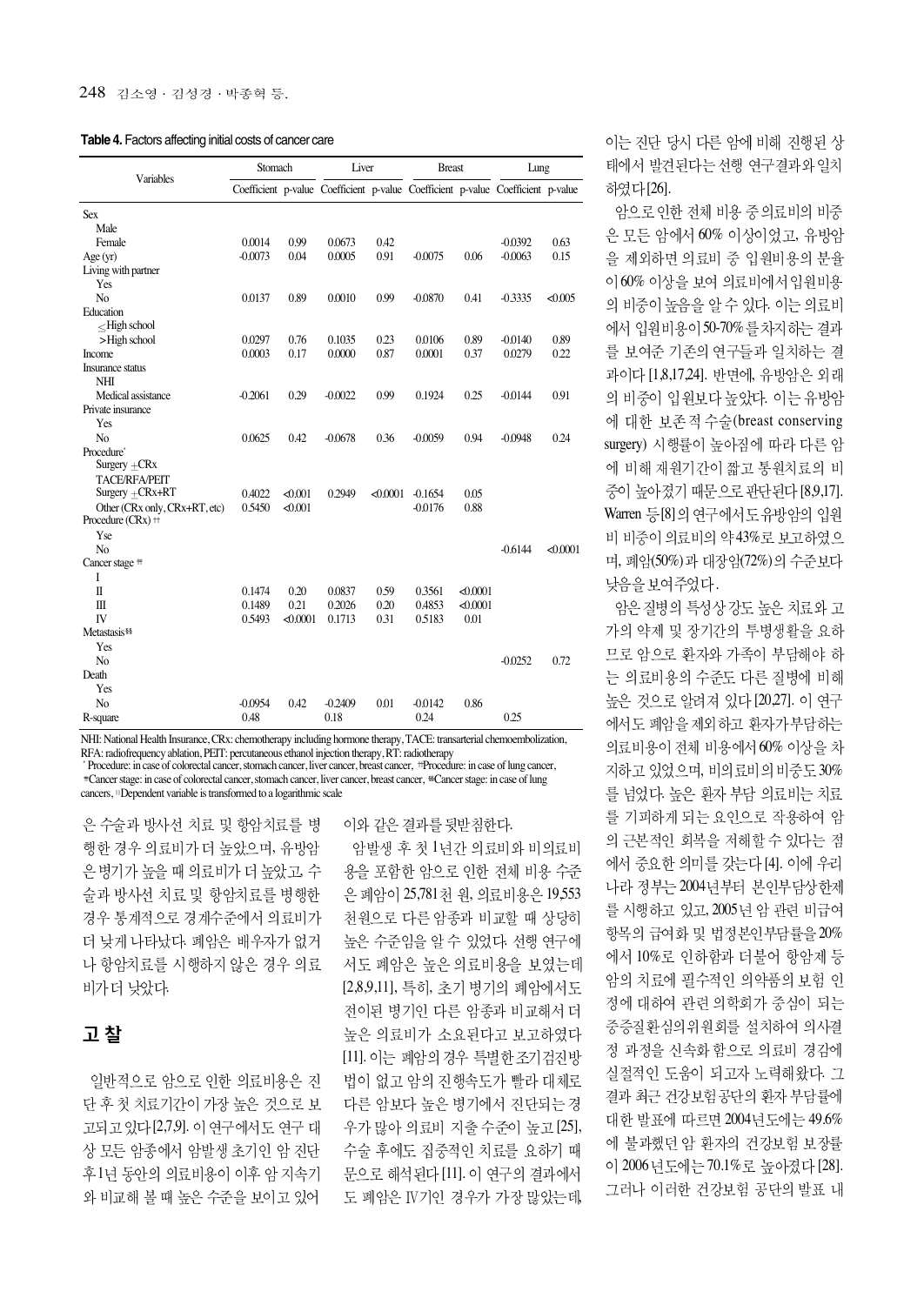이 연구에서 산출한 비용은 환자와 가족 이 직접적으로 지출을 하는 비용 부분만 을 포함한 것으로 암발생 이후 직업상실 을 고려한 생산성 손실금과 조기사망에 따른 사망 손실금 그리고 환자의 심리적 고통과 불안 등 삶의 질 저하에 따른 무형 의 비용이 고려되지 않았기 때문에 전체 암으로 인한 사회적 비용의 측면에서 볼 때 과소추정 되었을 가능성이 있다. 최근 국내외의 암으로 인한 사회경제적 비용 연구에 따르면, 암의 이환 또는 암으로 인 한 조기사망에 따른 생산성 손실금이 전 체 사회적 부담에서 2/3 이상을 차지하고 있어 [1,32,33], 이 연구의 결과를 해석함에 있어 이와 같은 제한점을 고려할 필요가 있다. 따라서 향후 암으로 인한 비용의 산 출 연구에 있어서 사회적 관점에서의 비 용 산출과 더불어 암의 진단 이후 사망까 지의 기간을 포괄하는 생애비용에 대한 검토가 필요할 것으로 생각된다.

이 연구는 우리나라 다빈도 암에 대하여 암 진단 이후 발생하는 의료비용을 진료 비 부담자, 진료서비스 유형, 그리고 암의 병기에 따라 세분하여 살펴보고, 간병비, 교통비 그리고 보완대체 이용비용 등 비 의료비용을 전향적 방법으로 살펴본 우리 나라 최초의 연구라고 할 수 있다. 또한 진 단 후 초기 1년 비용에 영향을 미치는 요인 을 규명하여 높은 의료비와 관련이 있는 요인을 알아보자고 하였다. 이 연구의 결 과, 대상 암종 모두에서 발생 1년간의 비용 은 이후 지속기의 연간 비용과 비교하여 매우 높았고, 의료비 중 상당한 부분이 환 자부담이었다. 또한 비의료비용 중에 간 병비의 부담이 높은 것을 알 수 있었다. 이 밖에 병기와 치료유형이 의료비 상승에 중요한 영향요인으로 분석되었다. 이와 같은 연구결과는 조기검진의 효과적인 확 대 및 수행을 통한 조기진단의 중요성을 비용 측면에서 확인한 것으로 생각된다. 또한 일부 암종에서 높은 환자부담으로 이어지는 항암치료의 주사료 및 약제비 등은 지속적으로 새로운 신규 항암제가 개발되고 이에 따른 높은 환자부담을 생 각할 때, 신규 항암제의 급여적용여부를 신속하게 결정할 수 있도록 제도를 개선

수 있고 이에 대해서는 추가 연구가 필요 할 것으로 판단된다. 위암은 연령이 높을 수록 의료비 지출이 적었다. 이는 연령에 따른 암 의료비는 연구에 따라 차이가 있 고 [29], 다른 암에 비해 암 발생 평균연령 이 높은 점을 감안할 때 고연령 환자에서 젊은 연령보다 적극적인 치료를 하지 않 는 경향을 반영한 것으로 판단된다 [29,30]. 환자 특성 요인이 암으로 인한 비용에 주 요하게 영향을 미치는 것으로 알려져 있 지만 그 외에 사회제도 및 의료제공자 특 성 요인인 의료보장형태, 사회복지서비스 제공수준, 암 관련 임상진료지침 존재여 부, 의료제공자의 치료 경향 및 전문분야 등도 영향을 미치는 보고된다 [29]. 이번 연구는 암으로 인한 비용에 영향을 미치 는 요인 특히 의료제공자 특성이 포함되 지 않았는데 이에 대해서는 추가 연구가 필요할 것으로 판단된다.

이 연구가 암으로 인한 비용에 대하여 비 급여 의료비와 비의료비용을 포함하여 우 리나라의 주요 호발 암종의 병기 및 치료 유형에 따른 비용지출 규모를 제시하고, 암 진단 이후 지속적으로 발생하는 비용 의 증감패턴을 전향적인 연구방법으로 보 여줌으로써 포괄적인 지출 비용의 내용을 제시하였다. 그러나 이 연구의 결과는 다 음과 같은 제한점을 고려하여 살펴보아야 할 것이다. 첫째, 이 연구는 1개 병원의 진 료환자 중 면접설문조사에 동의한 환자만 을 대상으로 하여 우리나라 전체 암 환자 의 비용지출 수준을 대표한다고 할 수 없 다. 그러나 비급여 의료비까지 포함하여 암 환자가 부담하는 전체 의료비를 산출 한 점에서 암 환자 의료비의 규모를 파악 하기 위한 기초 자료로 가치가 있다고 판 단된다. 향후 국가암등록자료에서 최근 수집하기 시작한 암 환자 병기분류에 따 른 추가 연구가 필요할 것으로 판단된다. 둘째, 질병의 사회경제적 비용을 측정하 는 데에는 보험지불자, 환자, 사회 등 여러 측면의 관점들이 존재하며, 사회적 관점 에서의 비용은 보험재정에서 지출되는 급 여진료비, 환자가 지출하는 보험급여진료 비 중 본인부담금과 비급여진료비, 직접 비의료비, 간접비용 측정을 포함한다 [31].

용에는 환자부담 비급여 의료비용에 대한 고려가 없다는 점에서 의료비의 보장성과 환자 부담 수준을 정확히 반영한 결과로 볼 수 없다. 또한 진단 후 초기 1년간 환자 는 약 4백만 원에서 6백만 원의 비의료비 용을 지출하였으며, 이중 간병비의 비중 이 가장 높았다. 이와 같은 비용은 치료 과 정에서 필수적으로 발생하는 비용항목으 로 저소득 가정일수록 가족의 부담 수준 을 높이는데 기여함으로 이에 대한 사회 적 지원정책에 관심을 가져야 할 것이다.

진료서비스 항목에 따라 의료비용 수준 을 살펴본 결과, 암종과 병기 분포에 따른 초기 치료의 유형이 반영된 것을 알 수 있 다. 즉, 비교적 낮은 병기의 분포가 높은 위 암의 경우 수술과 수술 후 수행되는 보조 적 항암치료의 분율이 가장 높았으며, 높 은 병기의 분포가 높은 폐암의 경우에는 항암치료와 관련된 주사료 비용이 가장 높은 분율을 보였다. 그러나 초기 치료기 를 지나면서 치료와 관련된 주사료와 더 불어 CT 지단료와 같은 검사료의 비중이 늘어났다. 또한 외국의 선행연구에서도 보고된 바와 같이 [9,17], 암의 병기는 비용 의 크기에 중요한 역할을 하고 있음을 알 수 있었다. 이 연구에서는 의료비와 비의 료비 모두에서 병기가 높을 때 비용이 높 았으며, 이는 전이된 병기에서 높은 의료 비 수준을 보여준 연구들과 비슷한 양상 을 보이는 것이다 [9,17].

의료비에 영향을 미치는 요인들에 관한 선행 연구들에 따르면, 의료보장형태, 거 주지역, 주관적 건강상태, 침상와병 일수, 급 · 만성질환의 종류가 통계적으로 유의 한 관련성이 있었고, 특히, 암 환자 의료비 는 암종, 첫 진단시 연령, 동반질환, 처치 유형, 암의 병기, 재원기간, 생존기간이 영 향을 미치는 것으로 알려져 있다 [9,10,12, 14,20-24]. 이 연구 결과에서도 대부분의 암 에서 처치 유형이 복잡할수록, 암의 병기 가 높을수록 의료비가 높아 선행연구결과 를 확인할 수 있었다. 다만 유방암의 경우 처치 유형이 복잡할수록 통계적으로 경계 수준에서 의료비가 낮게 나타났다. 이는 이번 연구에 포함하지 않은 재원기간, 외 래방문회수와 같은 다른 변수의 영향일